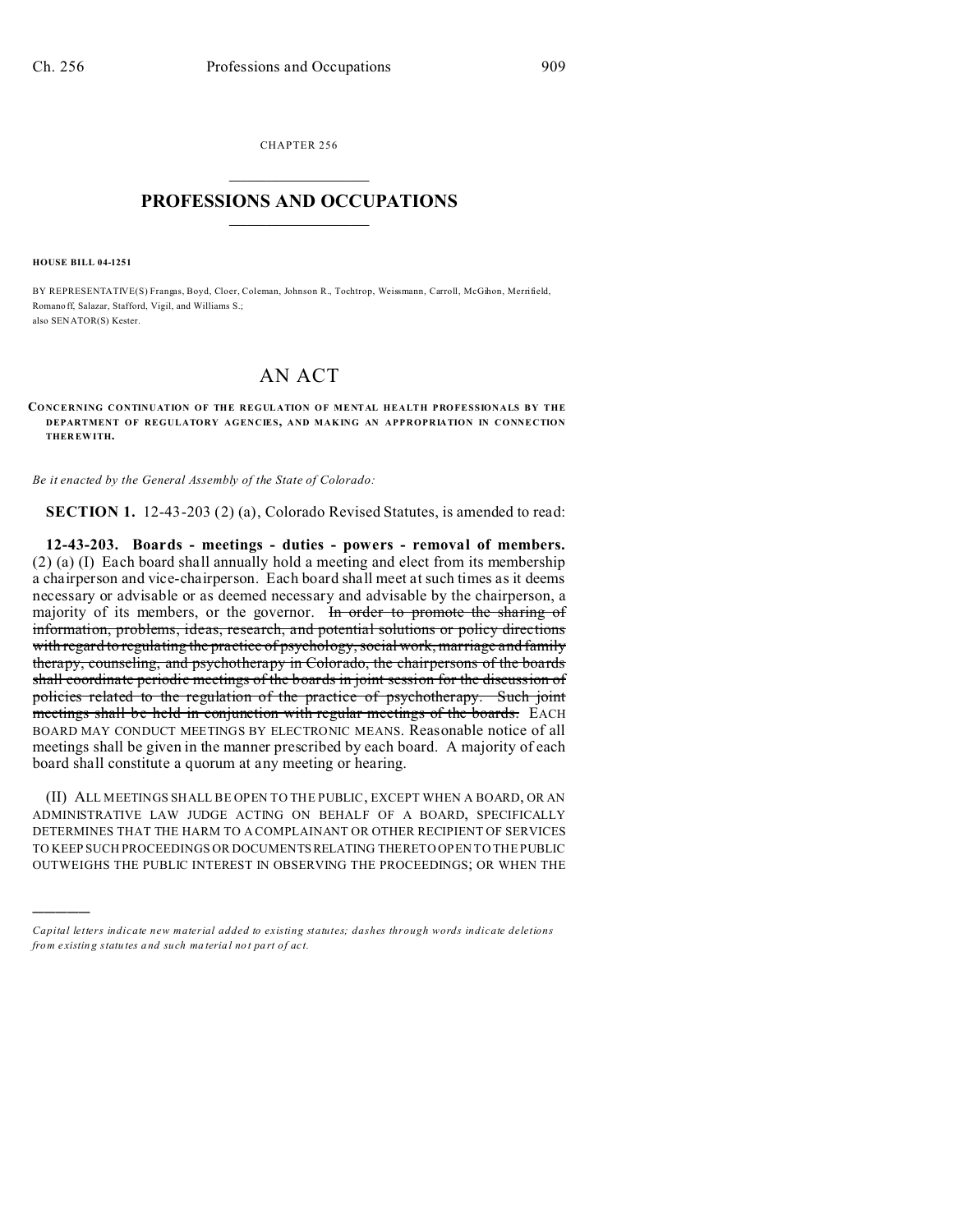LICENSEE,REGISTRANT, OR UNLICENSED PSYCHOTHERAPIST IS PARTICIPATING IN GOOD FAITH IN A PROGRAM APPROVED BY THE BOARD DESIGNED TO END SUCH ADDICTION OR DEPENDENCY AND THE LICENSEE,REGISTRANT, OR UNLICENSED PSYCHOTHERAPIST HAS NOT VIOLATED ANY PROVISIONS OF THE BOARD'S ORDER REGARDING SUCH PERSON'S PARTICIPATION IN SUCH TREATMENT PROGRAM. IF THE BOARD DETERMINES THAT IT IS IN THE BEST INTEREST OF A COMPLAINANT OR OTHER RECIPIENT OF SERVICES TO KEEP SUCH PROCEEDINGS OR DOCUMENTS RELATING THERETO CLOSED TO THE PUBLIC, THE FINAL ACTION OF THE BOARD SHALL BE OPEN TO THE PUBLIC WITHOUT DISCLOSING THE NAME OF THE CLIENT OR OTHER RECIPIENT. IN ALL OPEN MEETINGS, THE BOARD SHALL TAKE REASONABLE STEPS NOT TO DISCLOSE THE NAMES OF THE RECIPIENTS OF SERVICES.

**SECTION 2.** 12-43-204 (3.5), Colorado Revised Statutes, is amended to read:

**12-43-204. Fees - renewal.** (3.5) The director of the division of registrations shall coordinate fee setting pursuant to this section so that all licensees, registrants, and unlicensed psychotherapists pay fees as required by this section and section 12-43-702.5 (1). The fees for renewal of licenses or registrations for psychologists, social workers, marriage and family therapists, and professional counselors and for listing in the data base for unlicensed psychotherapists pursuant to this section shall be uniform.

**SECTION 3.** 12-43-214 (4), Colorado Revised Statutes, is amended BY THE ADDITION OF A NEW PARAGRAPH to read:

**12-43-214. Mandatory disclosure of information to clients.** (4) The disclosure of information required by subsection (1) of this section is not required when psychotherapy is being administered in any of the following circumstances:

(g) BY A PERSON LICENSED OR CERTIFIED PURSUANT TO THIS ARTICLE, OR BY AN UNLICENSED PSYCHOTHERAPIST PRACTICING IN A HOSPITAL THAT IS LICENSED OR CERTIFIED UNDER SECTION 25-1.5-103 (1) (a) (I) OR (1) (a) (II), C.R.S.

**SECTION 4.** 12-43-215 (1) and (7), Colorado Revised Statutes, are amended, and the said 12-43-215 is further amended BY THE ADDITION OF A NEW SUBSECTION, to read:

**12-43-215. Scope of article - exemptions.** (1) Any person engaged in the practice of religious ministry shall not be required to comply with the provisions of this article; except that such person shall not hold himself or herself out to the public by any title incorporating the terms "psychologist", "social worker", "registered social worker", "RSW", "licensed social worker", "LSW", "licensed independent social worker", "LISW", "licensed clinical social worker", "clinical social worker", "LCSW", "licensed marriage and family therapist", "LMFT", "licensed professional counselor", or "LPC" unless that person has been licensed pursuant to this article.

(7) The provisions of this article shall not apply to MENTAL HEALTH PROFESSIONALS ACTING WITHIN THE SCOPE OF A COURT APPOINTMENT TO UNDERTAKE custodial evaluations undertaken in domestic relations cases in the courts of this state or TO MENTAL HEALTH PROFESSIONALS ACTING WITHIN THE SCOPE OF A COURT APPOINTMENT TO UNDERTAKE domestic and child abuse evaluations undertaken for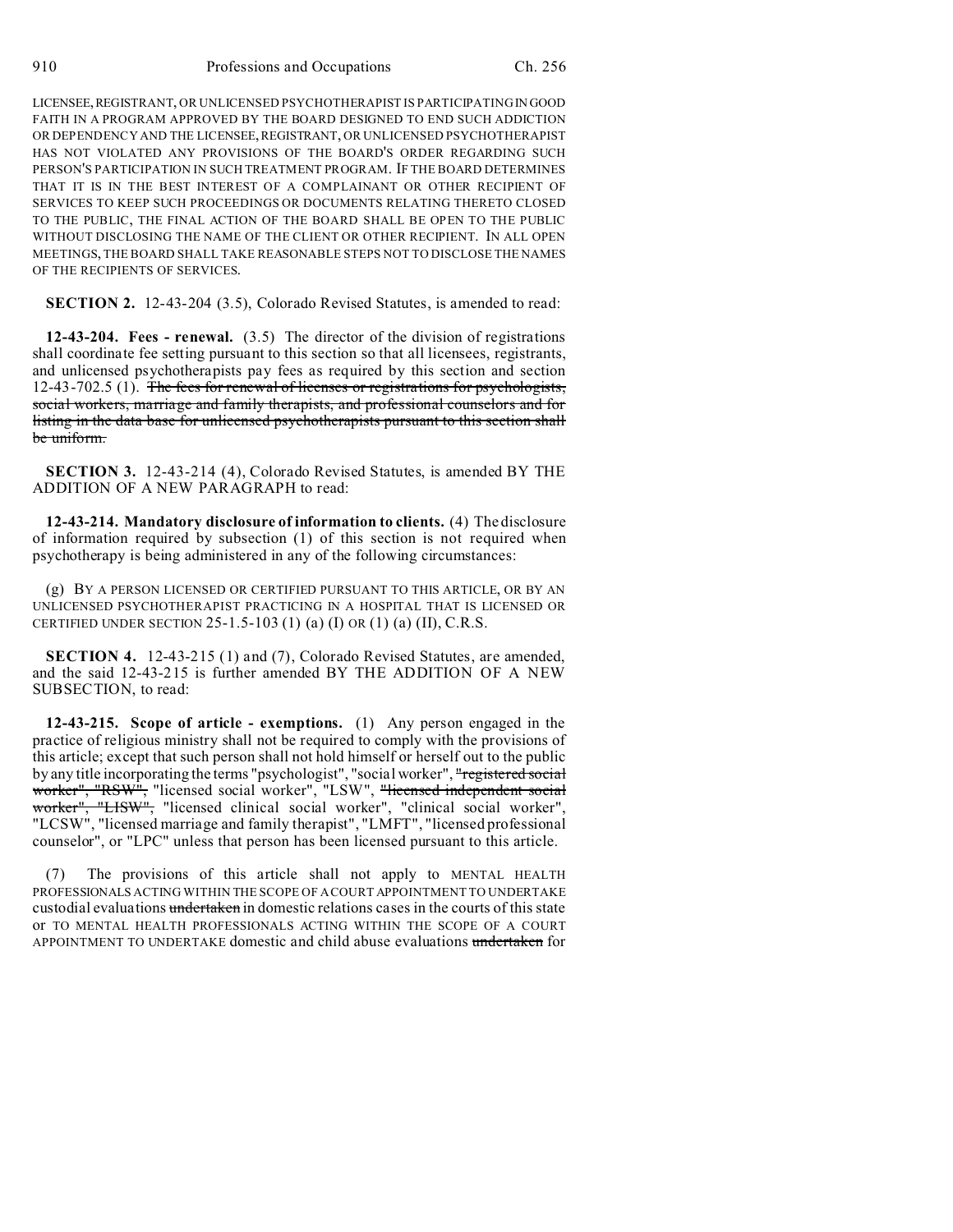purposes of legal proceedings in the courts of this state.

(10) THE PROVISIONS OF THIS ARTICLE SHALL NOT APPLY TO A PROFESSIONAL COACH WHO HAS HAD COACH-SPECIFIC TRAINING AND WHO SERVES CLIENTS EXCLUSIVELY AS A COACH.

**SECTION 5.** 12-43-222 (1) (e) and (1) (r), Colorado Revised Statutes, are amended to read:

**12-43-222. Prohibited activities - related provisions.** (1) A person licensed, registered, or regulated under part 3, 4, 5, 6, or 7 of this article is in violation of this article if such person:

(e) Is addicted to or dependent on alcohol or IS HABITUALLY INTEMPERATE OR EXCESSIVELY USES any habit-forming drug, as defined in section 12-22-102 (13), or is a habitual user of any controlled substance, as defined in section 12-22-303 (7), or any alcoholic beverage, ANY OF WHICH RENDERS HIM OR HER UNFIT TO PRACTICE PURSUANT TO PARTS 3, 4, 5, 6, OR 7 OF THIS ARTICLE;

(r) Has engaged in sexual contact, sexual intrusion, or sexual penetration, as defined in section 18-3-401, C.R.S., with a client during the period of time in which a therapeutic relationship exists or for up to six months TWO YEARS after the period in which such a relationship exists;

**SECTION 6.** 12-43-229, Colorado Revised Statutes, is amended to read:

**12-43-229. Repeal of article.** This article is repealed, effective July 1, 2004 2011. Prior to such repeal, all of the boards relating to the licensing of and grievances against any person licensed, registered, or regulated pursuant to the provisions of this article shall be reviewed as provided for in section 24-34-104, C.R.S.

**SECTION 7.** 12-43-302 (4) and (6), Colorado Revised Statutes, are amended to read:

**12-43-302. State board of psychologist examiners.** (4) Each board member shall hold office until the expiration of such member's appointed term or until a successor is duly appointed. except as provided in this subsection (4). On or before July 1, 1998, the governor shall remove two of the five licensed psychologists serving on the board that existed on June 30, 1998, in compliance with subsection (2) of this section, and the remaining three shall hold office until the expiration of the member's appointed term or until a successor is duly appointed. On or before July 1, 1998, the governor shall appoint two additional public members to the board. The initial term of one of the additional two public members to be appointed to the board shall be three years and the other public member shall be appointed for a term of fours years. **Thereafter,** The term of each member shall be four years. Any vacancy occurring in board membership other than by expiration of A term shall be filled by the governor by appointment for the unexpired term of such member.

(6) Each board member shall receive a **board** certificate of appointment from the governor. and, before entering on the discharge of his or her duties and within thirty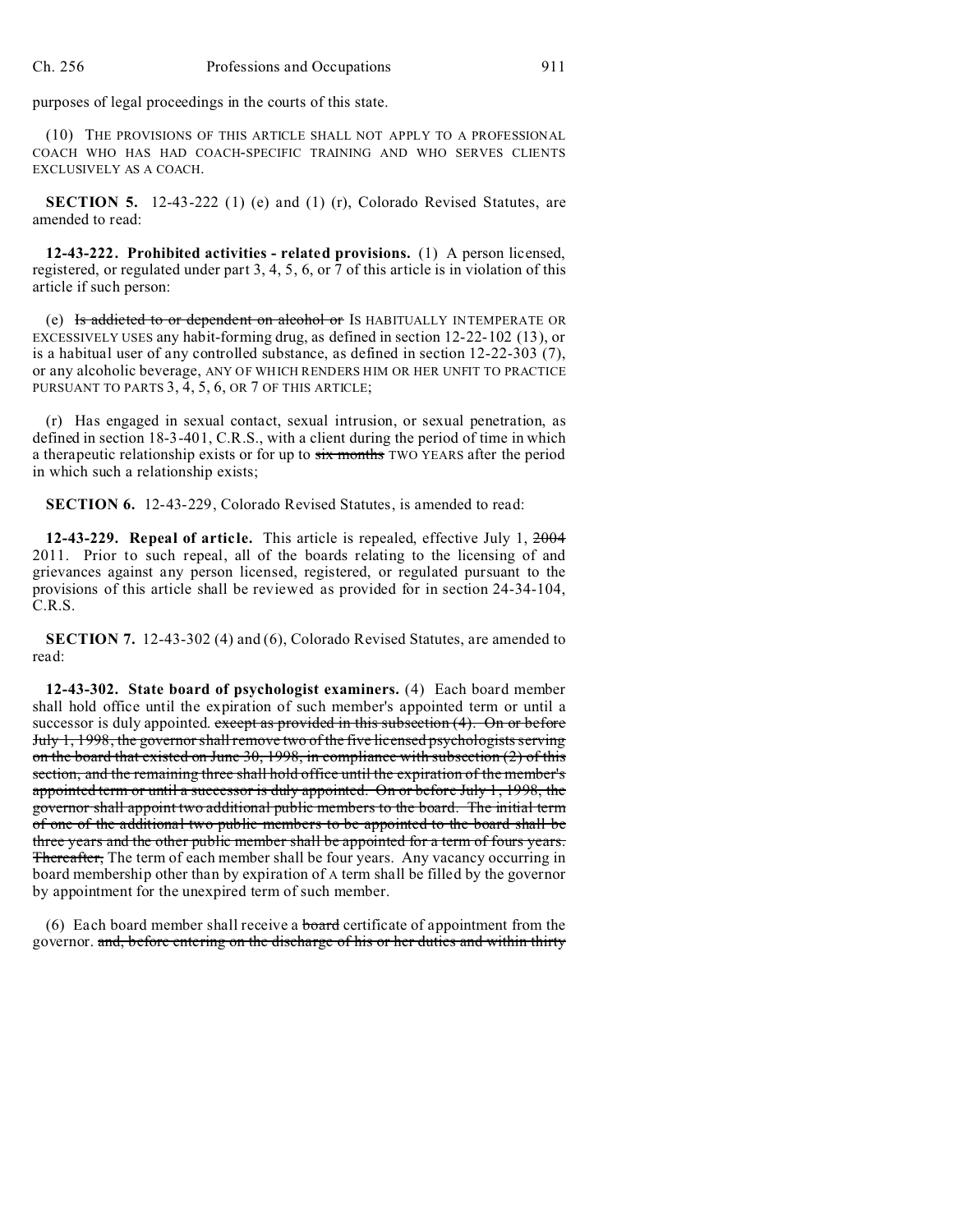days after the effective date of appointment, the board member shall subscribe to an oath for the faithful performance of his or her official duties before any officer authorized to administer oaths in this state and shall file the same with the secretary of state.

**SECTION 8.** 12-43-304 (1) (e), Colorado Revised Statutes, is amended to read:

**12-43-304. Qualifications - examinations - licensure.** (1) The board shall issue a license as a psychologist, and issue an appropriate license certificate, to each applicant who files an application upon a form and in such manner as the board prescribes, accompanied by such fee as is required by the board, and who furnishes evidence satisfactory to the board that he or she:

(e) Has demonstrated professional competence by passing  $a\pi$  A SINGLE, WRITTEN examination in psychology AS prescribed by the board AND A WRITTEN, MAIL-IN JURISPRUDENCE EXAMINATION ADMINISTERED BY THE DEPARTMENT OF REGULATORY AGENCIES.

**SECTION 9.** 12-43-304, Colorado Revised Statutes, is amended BY THE ADDITION OF A NEW SUBSECTION to read:

**12-43-304. Qualifications - examinations - licensure.** (7) THE BOARD SHALL REGISTER AS A PSYCHOLOGIST CANDIDATE A PERSON WHO FILES AN APPLICATION THEREFOR, ACCOMPANIED BY SUCH FEE AS IS REQUIRED BY SECTION 12-43-204, WHO SUBMITS EVIDENCE SATISFACTORY TO THE BOARD THAT HE OR SHE HAS MET THE REQUIREMENTS OF PARAGRAPHS (a), (b), AND (c) OF SUBSECTION (1) OF THIS SECTION, AND WHO HAS NOT BEEN PREVIOUSLY REGISTERED AS A PSYCHOLOGIST CANDIDATE BY THE BOARD. SUCH CANDIDATE IS NOT REQUIRED TO REGISTER WITH THE DATABASE OF UNLICENSED PSYCHOTHERAPISTS, AND SHALL BE UNDER THE JURISDICTION OF THE STATE BOARD OF PSYCHOLOGIST EXAMINERS. A PERSON SHALL COMPLETE THE REQUIREMENTS OF PARAGRAPHS (d) AND (e) OF SUBSECTION (1) OF THIS SECTION WITHIN FOUR YEARS AFTER INITIAL REGISTRATION WITH THE PSYCHOLOGY BOARD. IF SUCH REQUIREMENTSARE NOT MET WITHIN FOUR YEARS, THE REGISTRATION OF THE PSYCHOLOGIST CANDIDATE SHALL EXPIRE. A PERSON WHOSE PSYCHOLOGIST CANDIDATE REGISTRATION HAS EXPIRED SHALL NOT BE PRECLUDED FROM APPLYING FOR LICENSURE OR REGISTRATION WITH ANY OTHER MENTAL HEALTH BOARD FOR WHICH THE PERSON IS QUALIFIED.

**SECTION 10.** 12-43-401 (8), (9), and (10), Colorado Revised Statutes, are amended, and the said 12-43-401 is further amended BY THE ADDITION OF THE FOLLOWING NEW SUBSECTIONS, to read:

**12-43-401. Definitions.** As used in this part 4, unless the context otherwise requires:

(5.5) "INDEPENDENT PRACTICE" MEANS PRACTICING INDEPENDENT OF SUPERVISION.

(8) "Licensed social worker" or "licensed independent social worker" means a person licensed under the provisions of this part 4.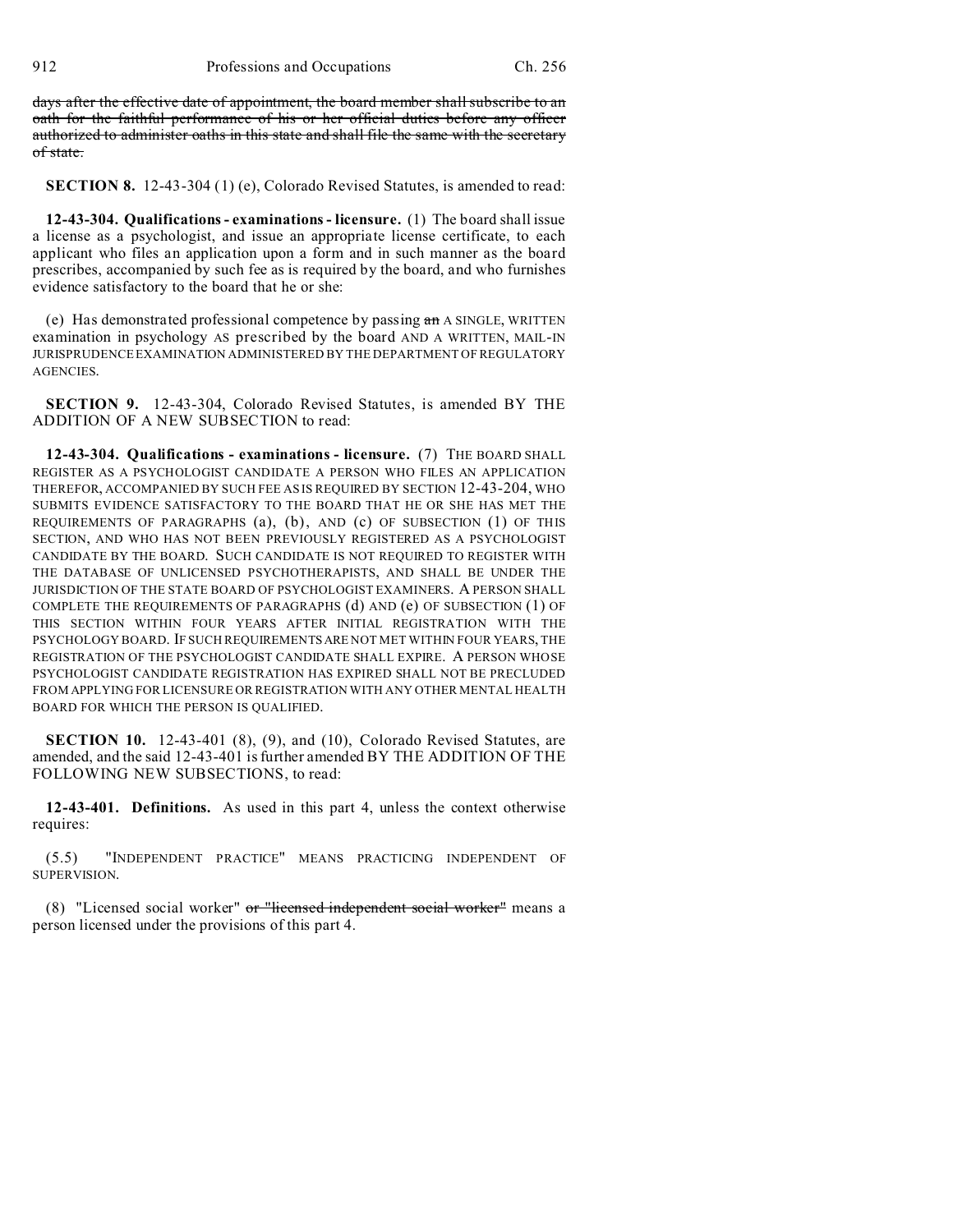(9) "Licensee" means a licensed social worker licensed independent social worker, or licensed clinical social worker.

## (10) "Registered social worker" means a person registered under the provisions of this part 4.

(11) "SOCIAL WORKER" MEANS A PERSON WHO POSSESSES AN EARNED MASTER'S OR BACHELOR'S DEGREE IN SOCIAL WORK FROM ASOCIALWORK EDUCATION PROGRAM ACCREDITED BY THE COUNCIL ON SOCIAL WORK EDUCATION, OR A DOCTORAL DEGREE IN SOCIAL WORK FROM A DOCTORAL PROGRAM WITHIN A SOCIAL WORK EDUCATION PROGRAM ACCREDITED BY THE COUNCIL ON SOCIAL WORK EDUCATION, AND WHO IS PRACTICING WITHIN THE SCOPE OF SECTION 12-43-403.

**SECTION 11.** 12-43-402 (2) (a), (3), and (6), Colorado Revised Statutes, are amended to read:

**12-43-402. State board of social work examiners.** (2) (a) During the period ending July 1, 1999, Three board members shall be licensed clinical social workers engaged primarily in direct practice. Thereafter, one board member shall be a licensed independent social worker and two board members shall be licensed clinical social workers engaged primarily in direct practice.

(3) Each board member shall hold office until the expiration of such member's appointed term or until a successor is duly appointed. except as provided in this subsection  $(3)$ . On or before July 1, 1998, the governor shall remove two of the five licensed clinical social workers serving on the board as it existed on June 30, 1998, in compliance with subsection (2) of this section. On or before July 1, 1998, the governor shall appoint two additional public members to the board. The initial term of one of the additional public members to be appointed to the board shall be three years, and the other additional public member shall be appointed for a term of four years. On or before July 1, 1999, the governor shall remove one of the three licensed clinical social workers serving on the board in compliance with subsection (2) of this section. On or before July 1, 1999, the governor shall appoint a licensed independent social worker to the board. The initial term of the licensed independent social worker to be appointed to the board shall be three years. Thereafter, The term of each member shall be four years. Any vacancy occurring in board membership other than by expiration of A term shall be filled by the governor by appointment for the remainder of the unexpired term of such member.

(6) Each board member shall receive a certificate of appointment from the governor. and, before entering on the discharge of his or her duties and within thirty days after the effective date of appointment, the board member shall subscribe to an oath for the faithful performance of his or her official duties before any officer authorized to administer oaths in this state and shall file the same with the secretary of state.

**SECTION 12.** 12-43-403 (2), Colorado Revised Statutes, is amended BY THE ADDITION OF A NEW PARAGRAPH to read:

**12-43-403. Social work practice defined.** (2) Professional social work practice may include, but is not limited to: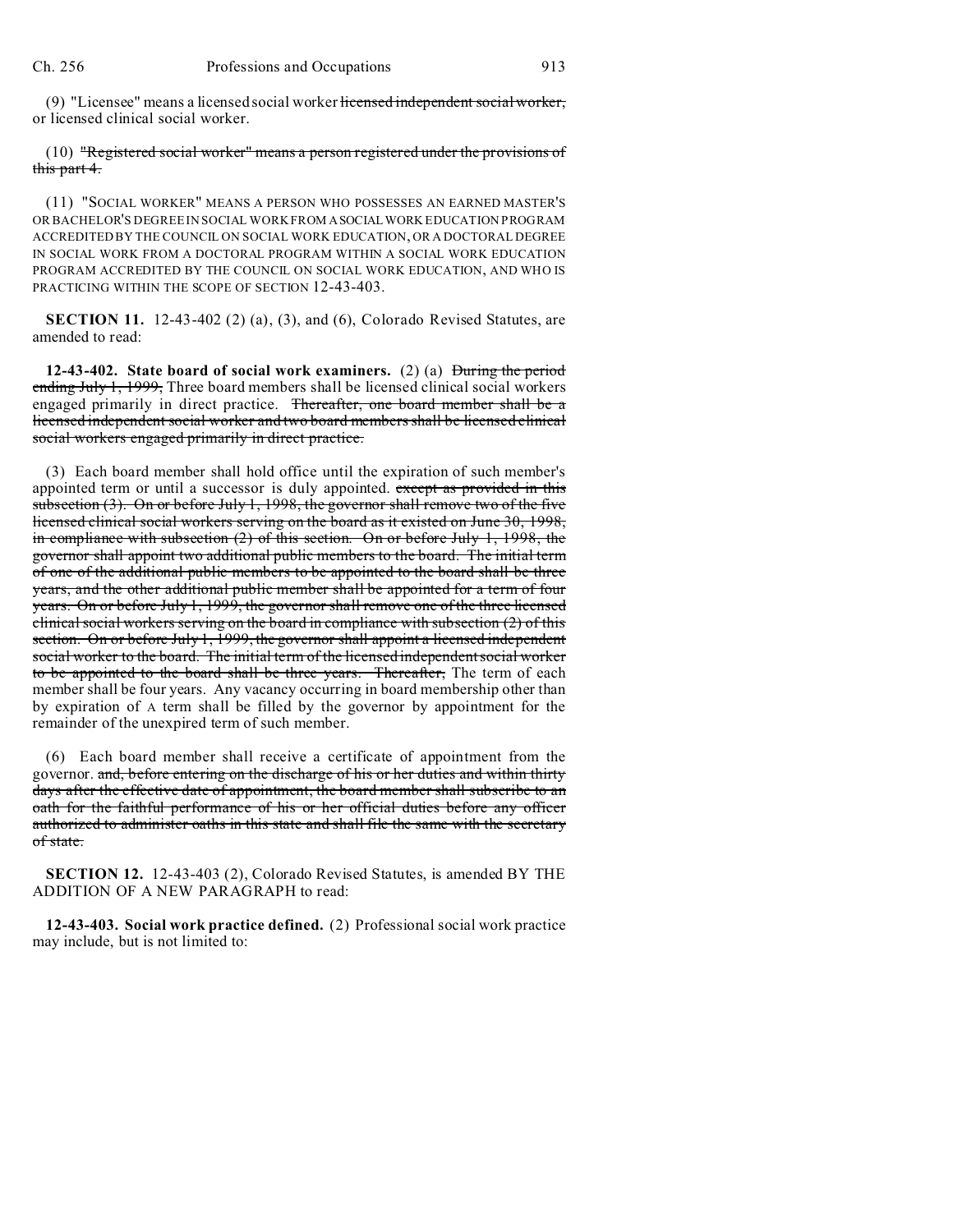(u) CONSULTATION, SUPERVISION, AND TEACHING IN HIGHER EDUCATION.

**SECTION 13.** 12-43-404 (1) (c), (2), (3), (4), (6), and (7), Colorado Revised Statutes, are amended to read:

**12-43-404. Qualifications - examination - licensure and registration.** (1) The board shall license as a licensed social worker, and issue an appropriate certificate to, any person who files an application therefor, accompanied by such fee as is required by section 12-43-204, and who submits evidence satisfactory to the board that he or she:

(c) Demonstrates professional competence by satisfactorily passing an examination IN SOCIAL WORK AND A WRITTEN, MAIL-IN JURISPRUDENCE EXAMINATION ADMINISTERED BY THE DEPARTMENT OF REGULATORY AGENCIES.

(2) The board shall license as a licensed independent social worker or licensed clinical social worker, and issue an appropriate certificate to, any person who files an application therefor, accompanied by such fee as is required by section 12-43-204, and who submits evidence satisfactory to the board that he or she:

(a) Is at least twenty-one years of age;

(b) Has obtained a master's or doctorate degree from a graduate school of social work;

(c) Has practiced social work for at least two years under the supervision of a licensed independent social worker or licensed clinical social worker; and

(d) Demonstrates professional competence by satisfactorily passing an examination IN SOCIAL WORK that may be written, oral, or both, as prescribed by the board AND A WRITTEN, MAIL-IN JURISPRUDENCE EXAMINATION ADMINISTERED BY THE DEPARTMENT OF REGULATORY AGENCIES.

(3) The board shall register as a registered social worker, and issue an appropriate certificate to, any person who files an application therefor, accompanied by such fee as is required by section 12-43-204, and who submits evidence satisfactory to the board that he or she:

(a) Is at least twenty-one years of age;

(b) Has obtained a bachelor's degree in social work from an approved school. For licensure, compliance, and disciplinary purposes, a registered social worker shall work under the supervision of a licensed independent social worker or licensed clinical social worker; except that, in cases where no licensed independent social worker or licensed clinical social worker is available for supervision, the registered social worker may apply to the board for approval for supervision by a person with equivalent experience as determined by the board.

(c) Demonstrates professional competence by satisfactorily passing an examination.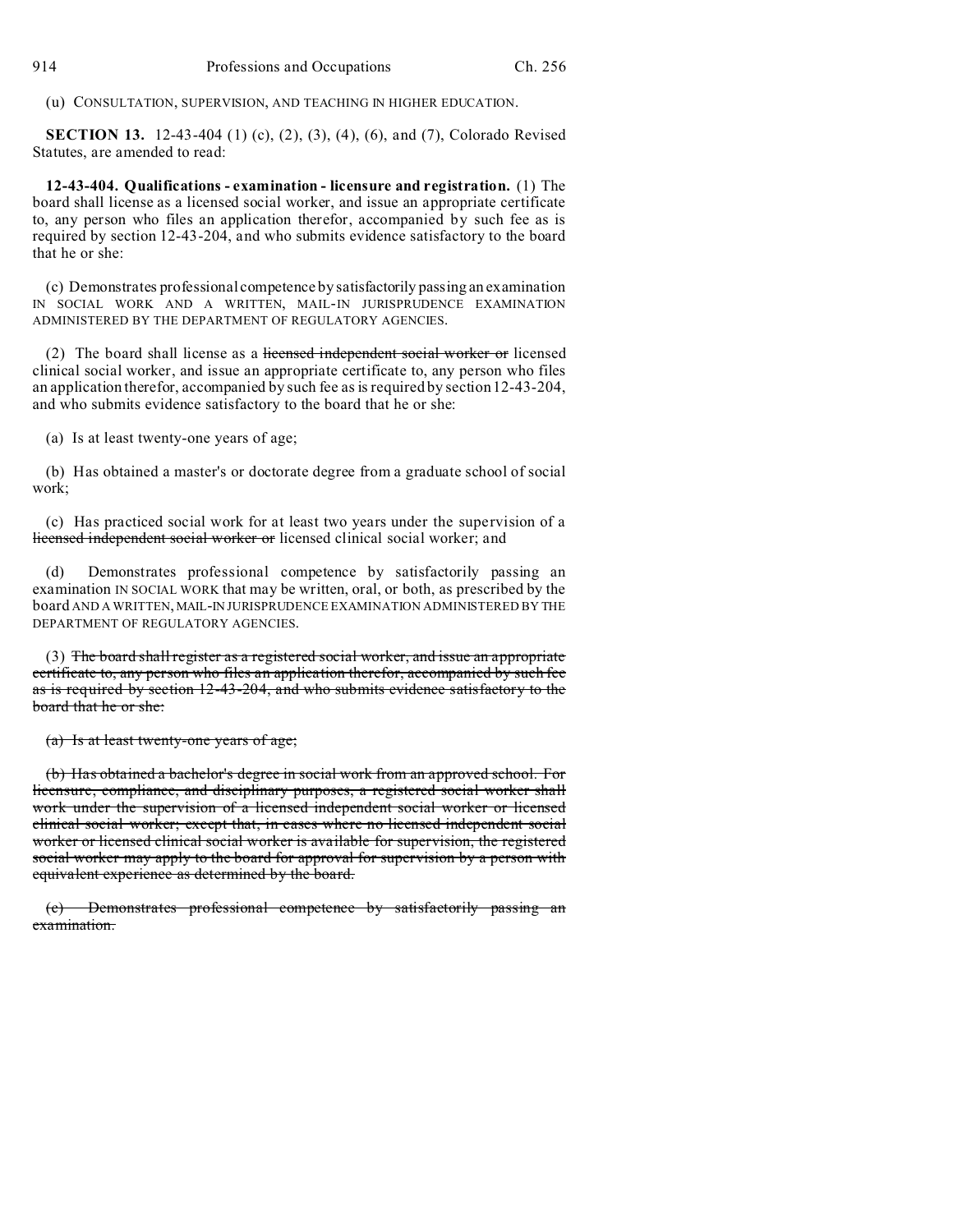(4) Upon investigation of the application for a certificate and other evidence submitted, the board shall, not less than thirty days prior to the examination, notify each applicant that the application and evidence submitted for licensure  $\sigma$ registration are satisfactory and accepted or unsatisfactory and rejected. If the application is rejected, said notice shall state the reasons for such rejection and provide suggestions for the preparation of reapplying A NEW APPLICATION.

(6) The director of the division of registrations may review any examination or procedure for granting a certificate by the board prior to the execution of such examination or procedure. After such review, if the director has reason to believe such examination or procedure to be unfair to the applicants or unreasonable in content, the director shall call on five people licensed or registered in the occupation of social work under this part 4 to review the examination or procedure jointly with the director. The director and such licensed or registered persons, acting jointly, may make findings of fact and recommendations to the board concerning any examination or procedure. The findings of fact and recommendations shall be public documents.

(7) Any applicant for a license or registration may petition the board to waive an examination and substitute in lieu thereof proof of competency by paying the applicable fees and demonstrating through documentation of supervision and reference that such person is competent in social work practice.

**SECTION 14.** 12-43-405, Colorado Revised Statutes, is amended BY THE ADDITION OF A NEW SUBSECTION to read:

**12-43-405. Rights and privileges of licensure and a social work degree.** (5) ANY PERSON POSSESSING AN EARNED MASTER'S OR BACHELOR'S DEGREE IN SOCIAL WORK FROM A SOCIAL WORK EDUCATION PROGRAM ACCREDITED BY THE COUNCIL ON SOCIAL WORK EDUCATION, OR A DOCTORAL DEGREE IN SOCIAL WORK FROM A DOCTORAL PROGRAM WITHIN A SOCIAL WORK EDUCATION PROGRAM ACCREDITED BY THE COUNCIL ON SOCIAL WORK EDUCATION HAS THE RIGHT TO PRACTICE SOCIAL WORK AND TO USE THE TITLE "SOCIAL WORKER". ONLY A PERSON LICENSED AS A CLINICAL SOCIAL WORKER OR PRACTICING UNDER THE SUPERVISION OF A LICENSED CLINICAL SOCIAL WORKER MAY ASSERT THAT HE OR SHE IS PRACTICING CLINICAL SOCIAL WORK OR USE THE TITLE OF "CLINICAL SOCIAL WORKER".

**SECTION 15.** 12-43-406 (2) and (3), Colorado Revised Statutes, are amended to read:

**12-43-406. Scope of part.** (2) No person may state that he or she is engaged in the practice of social work as a social worker, or refer to himself or herself as a social worker, unless such person is licensed or registered pursuant to this part 4, OR POSSESSES AN EARNED SOCIAL WORK DEGREE, AS DEFINED IN SECTION 12-43-401 (11). No person may practice as a clinical social worker unless licensed pursuant to section 12-43-404 (2), or licensed or registered to practice social work and supervised pursuant to section 12-43-404 (1) OR (2).  $\sigma$  (3).

(3) No person may supervise the practice of social work for the purpose of licensure compliance or disciplinary proceedings unless licensed pursuant to section 12-43-404; except that, in cases where no LCSW  $or$  LISW is available for supervision for licensure, the licensee or registrant may apply to the board for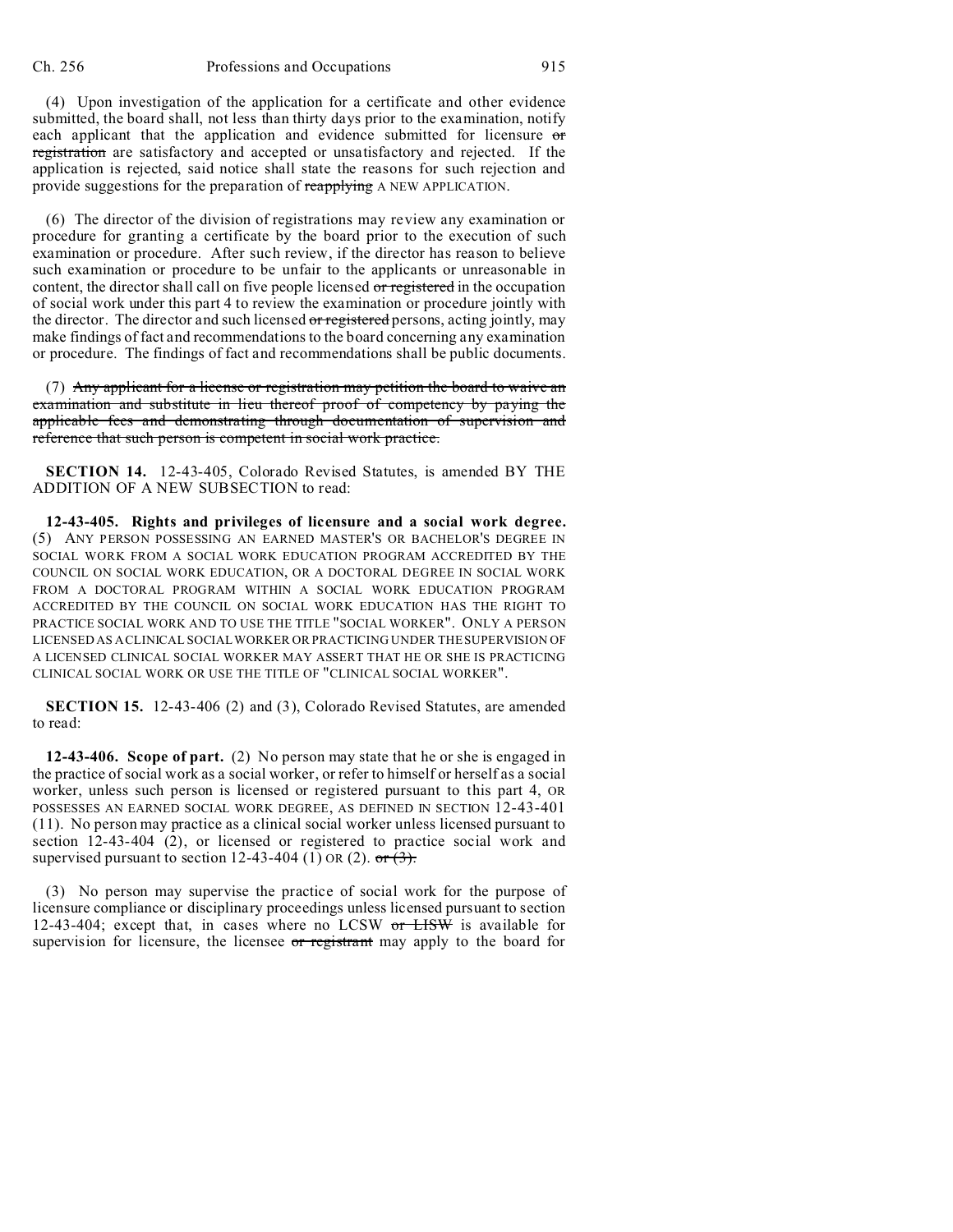approval to be supervised by a person with equivalent experience as determined by the board.

**SECTION 16.** 12-43-410 (1), Colorado Revised Statutes, is amended to read:

**12-43-410. Employees of social services.** (1) Notwithstanding the exemption in section 12-43-215 (3), no employee of the department of human services, employee of a county department of social services, or personnel under the direct control or supervision of such departments, shall state that he or she is engaged in the practice of social work as a social worker or refer to himself or herself as a social worker unless SUCH PERSON IS licensed or registered pursuant to this part 4 OR POSSESSES AN EARNED SOCIAL WORK DEGREE, AS DEFINED IN SECTION 12-43-401 (11).

**SECTION 17.** 12-43-502 (2) (c), (4), and (6), Colorado Revised Statutes, are amended to read:

**12-43-502. State board of marriage and family therapist examiners.** (2) (c)  $\Theta$ n or before July 1, 1998, the governor shall remove two of the five licensed marriage and family therapists serving on the board as it existed on June 30, 1998, in compliance with this subsection (2). On or before July 1, 1998, the governor shall appoint two additional public members to the board. The initial term of one of the additional two public members shall be three years, and the other shall be appointed for a term of four years.

(4) Each board member shall hold office until the expiration of his or her appointed term or until a successor is duly appointed, except as provided in subsection  $(2)$  of this section, and each member MEMBERS shall thereafter serve terms of four years. When the term of each board member expires, the governor shall appoint his or her successor for a term of four years. Any vacancy occurring in the board membership other than by the expiration of a term shall be filled by the governor by appointment for the remainder of the unexpired term of such member.

(6) Each board member shall receive a certificate of appointment from the governor. and, before entering on the discharge of his or her duties and within thirty days after the effective date of appointment, the board member shall subscribe to an oath for the faithful performance of his or her official duties before any officer authorized to administer oaths in this state and shall file the same with the secretary of state.

**SECTION 18.** 12-43-504 (1) (e), Colorado Revised Statutes, is amended to read:

**12-43-504. Qualifications - examination - licensure and registration.** (1) The board shall issue a license as a marriage and family therapist to each applicant who files an application upon a form and in such manner as the board prescribes, accompanied by a fee as is required by section 12-43-204 (1), and who furnishes evidence satisfactory to the board that he or she:

(e) Has demonstrated professional competence by passing an examination in marriage and family therapy prescribed by the board AND A WRITTEN, MAIL-IN JURISPRUDENCE EXAMINATION ADMINISTERED BY THE DEPARTMENT OFREGULATORY AGENCIES.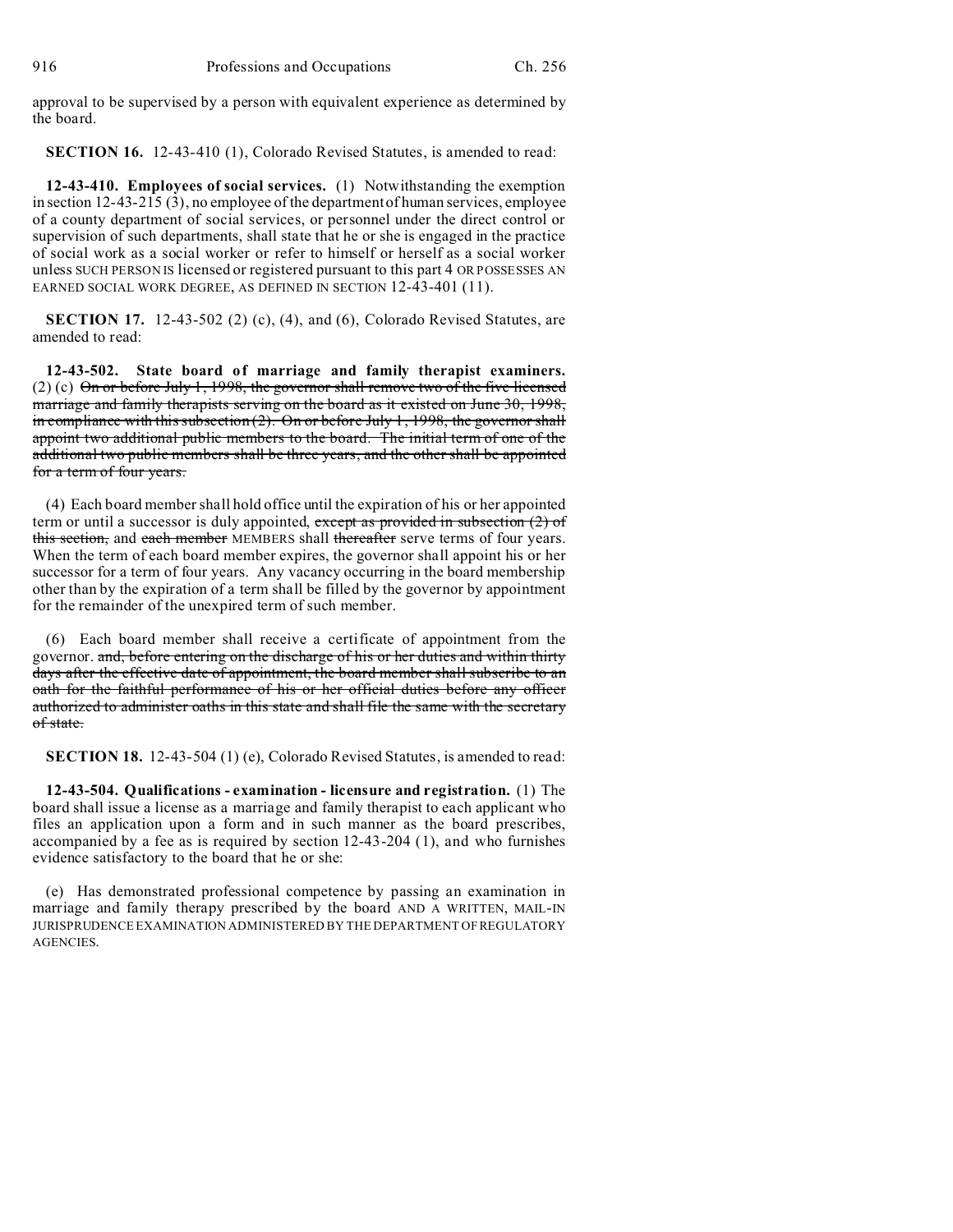**SECTION 19.** 12-43-602 (2) (c), (4), and (6), Colorado Revised Statutes, are amended to read:

**12-43-602. State board of licensed professional counselor examiners.** (2) (c)  $\Theta$ n or before July 1, 1998, the governor shall remove two of the five licensed professional counselors serving on the board as it existed on June 30, 1998, in compliance with this subsection  $(2)$ . On or before July 1, 1998, the governor shall appoint two additional public members to the board. The initial terms of one of the additional public members shall be three years, and the other additional member shall be appointed for a term of four years.

(4) Each member shall hold office until the expiration of his or her appointed term or until a successor is duly appointed, except as provided in subsection  $(2)$  of this section, and each member MEMBERS shall thereafter serve terms of four years. When the term of each board member expires, the governor shall appoint his or her successor for a term of four years. Any vacancy occurring in the board membership other than by the expiration of a term shall be filled by the governor by appointment for the unexpired term of such member.

(6) Each board member shall receive a certificate of appointment from the governor. and, before entering on the discharge of his or her duties and within thirty days after the effective date of appointment, the board member shall subscribe to an oath for the faithful performance of his or her official duties before any officer authorized to administer oaths in this state and shall file the same with the secretary of state.

**SECTION 20.** 12-43-603 (1) (e), Colorado Revised Statutes, is amended to read:

**12-43-603. Licensure - examination - licensed professional counselors.** (1) The board shall issue a license as a licensed professional counselor to each applicant who files an application upon a form and in such a manner as the board prescribes, accompanied by a fee as is required by section 12-43-204, and who furnishes evidence satisfactory to the board that he or she:

(e) Has demonstrated professional competence by passing an examination in professional counseling demonstrating special knowledge and skill in applied psychotherapy as prescribed by the board AND A WRITTEN, MAIL-IN JURISPRUDENCE EXAMINATION ADMINISTERED BY THE DEPARTMENT OF REGULATORY AGENCIES.

**SECTION 21.** 12-43-702 (2), (3), and (4), Colorado Revised Statutes, are amended to read:

**12-43-702. State grievance board - creation - subject to termination.** (2) Four members of the grievance board shall be appointed by the governor on July 1, 1998, from the general public who are not regulated by this article with a good faith effort to achieve broad-based geographical representation. one to serve a term of one year, one to serve a term of two years, and two to serve a term SUCH MEMBERS SHALL SERVE TERMS of three years. No such member shall have any direct involvement or interest in the provision of psychotherapy; except that such member may be or may have been a consumer of such services.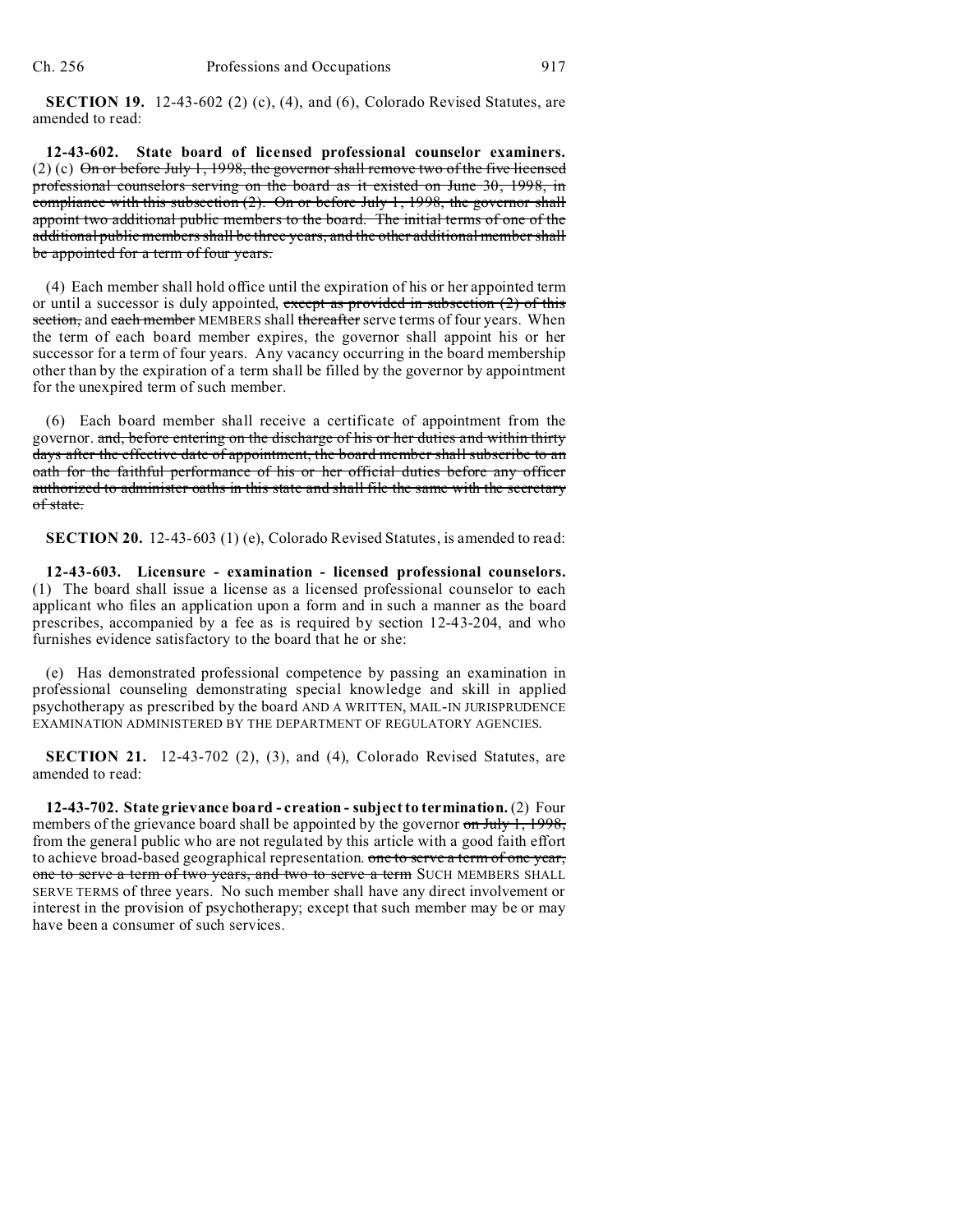918 Professions and Occupations Ch. 256

(3) Three members of the grievance board shall be unlicensed psychotherapists, and shall be appointed by the governor, on July 1, 1998. The initial term of one of the three unlicensed psychotherapist members shall be two years, one shall be three years, and one shall be AND SHALL SERVE TERMS OF four years.

(4) The terms of the members serving on the state grievance board as it existed prior to July 1, 1998, shall expire on June 30, 1998.

**SECTION 22.** 12-43-702.5 (3) and (4), Colorado Revised Statutes, are amended to read:

**12-43-702.5. Data base of unlicensed psychotherapists - violation - penalty - data collection.** (3) On and after July 1, 1998, No unlicensed person may practice psychotherapy if such person is not included in the data base required by this section. Any person who violates the provisions of this subsection (3) commits a class 3 misdemeanor and shall be punished as provided in section 18-1.3-501, C.R.S. Notwithstanding the requirements of this section, no unlicensed psychotherapist may use the term "registered", "regulated", "certified", "clinical", "state-registered", "state-approved", or any other term OR abbreviation or symbol that would falsely give the impression that the psychotherapist or the service that is being provided is recommended or approved by the state, based solely on inclusion in the data base.

(4)  $\Theta$ n and after July 1, 2000, No person may be listed by the grievance board pursuant to this section unless such person has successfully completed a WRITTEN, MAIL-IN jurisprudence workshop and corresponding examination DEVELOPED AND approved by the board or the equivalent of such workshop and examination as determined by the board DEPARTMENT OF REGULATORY AGENCIES.

**SECTION 23.** 12-43-710, Colorado Revised Statutes, is amended to read:

**12-43-710. Jurisdiction.** All investigations completed or in progress pursuant to sections 12-43-703 and 12-43-705 as said sections existed on June 30, 1998, including those cases that have been referred to hearing or are before an administrative law judge, shall be referred to the board that licenses, registers, or regulates the person being investigated or adjudicated. If the licensee, registrant, or unlicensed psychotherapist is regulated by more than one board, the investigation or case being adjudicated shall be referred to the board as determined by the director of the division of registrations for final adjudication. All actions taken and decisions rendered by the grievance board prior to July 1, 1998, are hereby ratified.

**SECTION 24.** 24-34-102 (14) (e) (I) (A), Colorado Revised Statutes, is amended to read:

**24-34-102. Division of registrations - creation - duties of division and department heads - definitions.** (14) On and after July 1, 1998, the authority vested in the department of human services and the board of human services to certify and discipline certified or licensed addiction counselors is transferred to the director of the division of registrations in the department of regulatory agencies. The department of human services and board of human services shall continue to exercise all other rights, powers, duties, functions, and obligations vested in those entities concerning certified or licensed addiction counselors pursuant to part 2 of article 1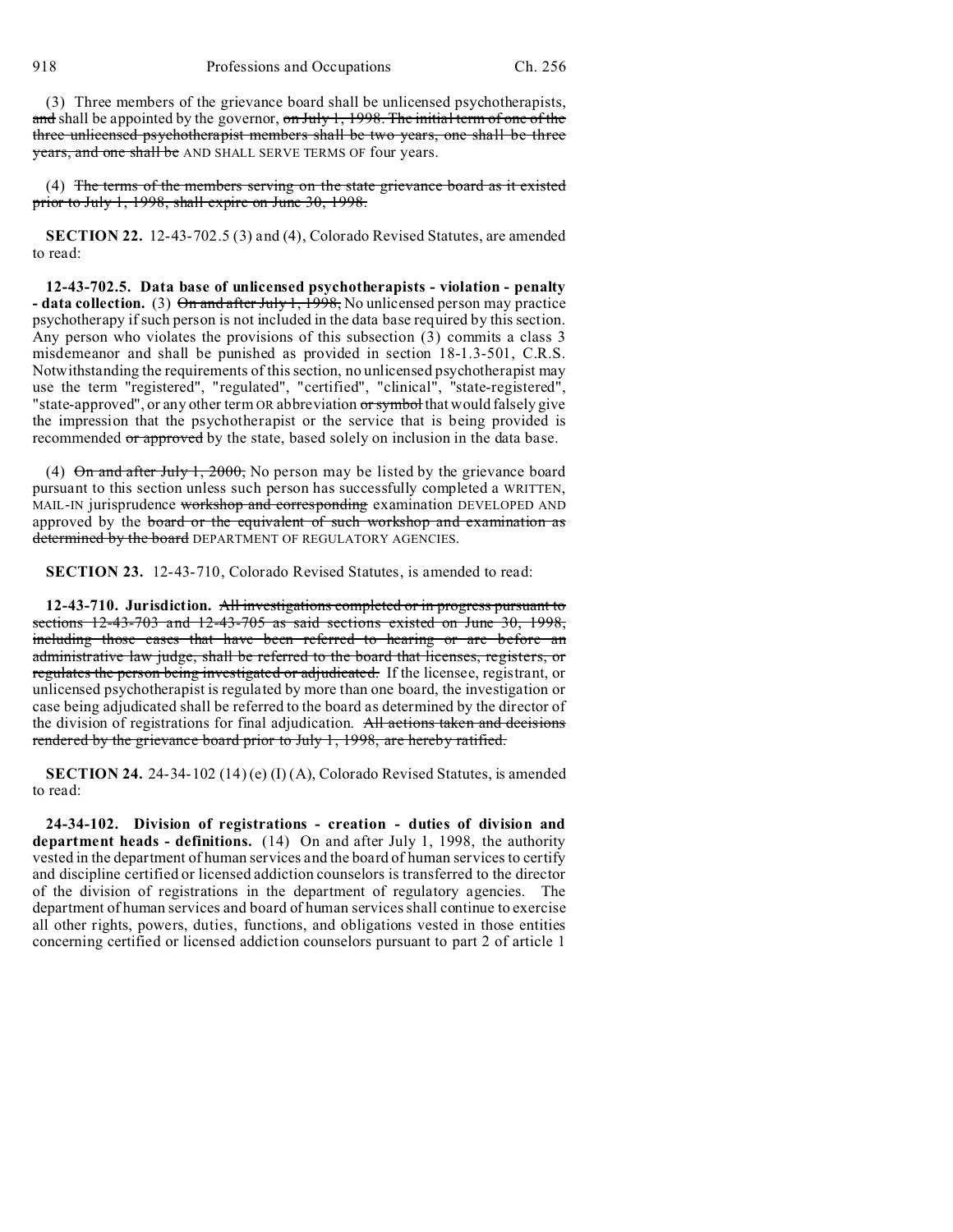of title 25, C.R.S. The director of the division of registrations may promulgate rules, which shall include, but shall not be limited to:

(e) (I) **Procedures and requirements for licensure for addiction counselors.** Rules promulgated by the director of the division of registrations shall be consistent with the educational requirements necessary to comply with uniform educational standards set by the national association of alcoholism and drug abuse counselors or its successor organization, and such requirements shall include:

(A) Holding a valid MEETING THE REQUIREMENTS FOR A certificate of addiction counseling, level III;

**SECTION 25.** 13-90-107 (1) (g), Colorado Revised Statutes, is amended to read:

**13-90-107. Who may not testify without consent.** (1) There are particular relations in which it is the policy of the law to encourage confidence and to preserve it inviolate; therefore, a person shall not be examined as a witness in the following cases:

(g) A licensed psychologist, professional counselor, marriage and family therapist, social worker, or unlicensed psychotherapist, OR LICENSED ADDICTION COUNSELOR shall not be examined without the consent of such licensee's or unlicensed psychotherapist's client as to any communication made by the client to such licensee or unlicensed psychotherapist, or such licensee's or unlicensed psychotherapist's advice given thereon in the course of professional employment; nor shall any secretary, stenographer, or clerk employed by a licensed psychologist, professional counselor, marriage and family therapist, social worker, or unlicensed psychotherapist, OR LICENSED ADDICTION COUNSELOR be examined without the consent of the employer of such secretary, stenographer, or clerk concerning any fact, the knowledge of which such employee has acquired in such capacity; nor shall any person who has participated in any psychotherapy, conducted under the supervision of a person authorized by law to conduct such therapy, including but not limited to group therapy sessions, be examined concerning any knowledge gained during the course of such therapy without the consent of the person to whom the testimony sought relates.

**SECTION 26. Repeal.** 24-34-104 (34) (g), Colorado Revised Statutes, is repealed as follows:

**24-34-104. General assembly review of regulatory agencies and functions for termination, continuation, or reestablishment.** (34) The following agencies, functions, or both, shall terminate on July 1, 2004:

(g) Notwithstanding paragraph (a) of subsection  $(11)$  of this section, boards relating to the licensing of and grievances against any person regulated, registered, or licensed pursuant to the provisions of article 43 of title 12, C.R.S., and created pursuant to article 43 of title 12, C.R.S.;

**SECTION 27.** 24-34-104 (42), Colorado Revised Statutes, is amended BY THE ADDITION OF A NEW PARAGRAPH to read: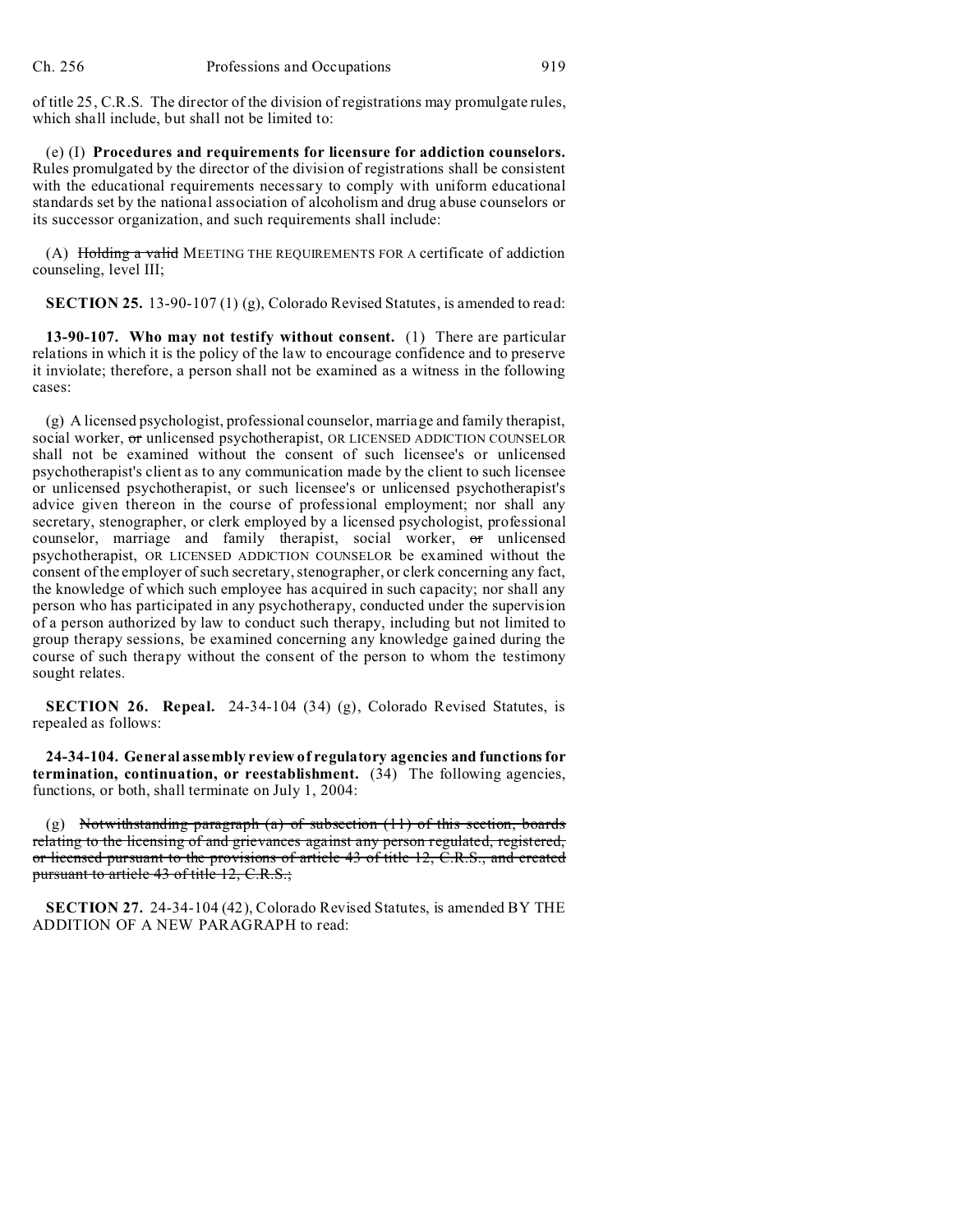**24-34-104. General assembly review of regulatory agencies and functions for termination, continuation, or reestablishment.** (42) The following agencies, functions, or both, shall terminate on July 1, 2011:

(g) NOTWITHSTANDING PARAGRAPH (a) OF SUBSECTION (11) OF THIS SECTION, BOARDS RELATING TO THE LICENSING OF AND GRIEVANCES AGAINST ANY PERSON REGULATED, REGISTERED, OR LICENSED PURSUANT TO THE PROVISIONS OF ARTICLE 43 OF TITLE 12, C.R.S., AND CREATED PURSUANT TO ARTICLE 43 OF TITLE 12, C.R.S.

**SECTION 28.** 26-20-102 (1) (a), Colorado Revised Statutes, is amended BY THE ADDITION OF A NEW SUBPARAGRAPH to read:

**26-20-102. Definitions.** As used in this article, unless the context otherwise requires:

(1) (a) "Agency" means:

(V) A PERSON REGULATED PURSUANT TO ARTICLE 43 OF TITLE 12, C.R.S.

**SECTION 29.** 27-10-105 (1) (a), Colorado Revised Statutes, is amended to read:

**27-10-105. Emergency procedure.** (1) Emergency procedure may be invoked under either one of the following two conditions:

(a) When any person appears to be mentally ill and, as a result of such mental illness, appears to be an imminent danger to others or to himself or herself or appears to be gravely disabled, then a peace officer; a professional person; a registered professional nurse as defined in section 12-38-103 (11), C.R.S., who by reason of postgraduate education and additional nursing preparation has gained knowledge, judgment, and skill in psychiatric or mental health nursing; a licensed marriage and family therapist or licensed professional counselor, licensed under the provisions of part 5 or 6 of article 43 of title 12, C.R.S., OR AN ADDICTION COUNSELOR LICENSED PURSUANT TO SECTION 24-34-102 (14) (e) (IV), C.R.S., who by reason of postgraduate education and additional preparation has gained knowledge, judgment, and skill in psychiatric or clinical mental health therapy, forensic psychotherapy, or the evaluation of mental disorders; or a licensed clinical social worker licensed under the provisions of part 4 of article 43 of title 12, C.R.S., each of whom is referred to in this section as the "intervening professional", upon probable cause and with such assistance as may be required, may take the person into custody, or cause the person to be taken into custody, and placed in a facility designated or approved by the executive director for a seventy-two-hour treatment and evaluation.

**SECTION 30. Appropriations in long bill to be adjusted.** (1) For the implementation of this act, appropriations made in the annual general appropriation act to the department of regulatory agencies for the fiscal year beginning July 1, 2004, shall be adjusted as follows:

(a) The cash fund appropriation for the division of registrations is decreased by thirteen thousand four hundred four dollars (\$13,404). Said sum shall be from the division of registrations cash fund created pursuant to section 24-34-105, Colorado Revised Statutes.